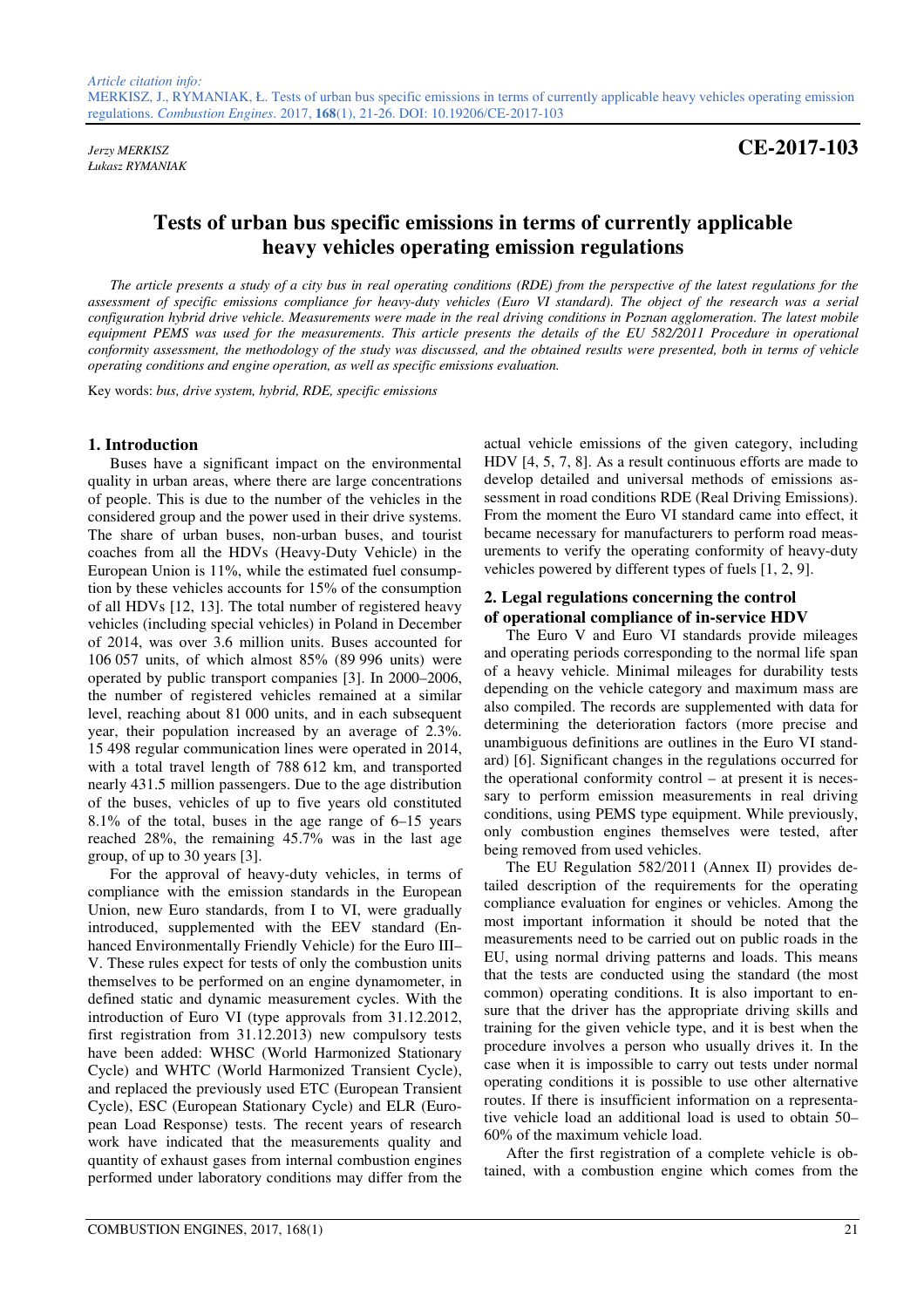approved group (family) of engines, the manufacturer must carry out field tests within an 18 month time frame and obtaining a mileage of at least 25 000 km [9]. According to [10], measurements have to be repeated periodically, at least every 24 months during the normal vehicle operation. The testing rejection and acceptance criteria, as a part of the compliance checks, is determined based on the number of tested vehicles, as relative to the total number of vehicles produced [9]. An inspection and testing of the used lubricating oils and fuels samples is included as supplementary procedures. It should be noted that the vehicle used for the measurement cannot be over-exploited, modified or improperly exploited.

The test route must include driving on urban roads (speed range: 0–13.89 m/s), suburban roads (13.89–20.83 m/s) and highways (over 20.83 m/s); the order can be changed should a legitimate case be made for doing so. The share in driving time for different conditions depends on the category of the tested vehicle (Table 1). These shares are determined with an accuracy of ±5% due to the difficulty of predicting the actual traffic conditions. Sampling is carried out continuously, and it begins even before starting the engine. While the data evaluation is carried out from the moment the coolant achieves the temperature of 343 K (70 $^{\circ}$ C) or is stabilized within  $\pm$ 2 K in the span of 300 s. The measurement must be continuous and the data cannot be combined or modified. In addition to measuring the emissions intensity the acquisition of data from on-board diagnostic system must also be carried out in accordance to the guidelines [9]. It is imperative for the test on the realized route to perform work five times higher than during the WHTC test, or to achieve five times the  $CO<sub>2</sub>$  reference mass value of the same test.

Table 1. Shares of driving time in different conditions during operational compliance tests for heavy vehicles [9]

| Category                           | Operating time share [%] |          |         |
|------------------------------------|--------------------------|----------|---------|
|                                    | urban                    | suburban | highway |
| $M_1, N_1$                         |                          | 25       |         |
| $M_2$ , $M_3$ class I, II<br>and A | 70                       | 30       |         |
| $M_2$ , $M_3$ others               | 45                       | 25       |         |
| N2                                 | 45                       | 25       | 30      |
|                                    |                          | っ        |         |

The conformity factor is determined for the measuring windows which are devised two ways: based on the weight of CO2, or based on the total work performed by the drive system. When issuing positive/negative decisions in the legislative process only the second variant should be used. The research involves the specific emission of gaseous compounds: CO and THC (for CI), NMHC and  $CH<sub>4</sub>$  (for SI) and  $NO<sub>x</sub>$  (for CI and SI). Currently the weight and number of particles is not taken into account. In addition, it is necessary to measure exhaust gas mass flow, the engine operating parameters, the vehicle speed and its location, fuel flow rate, ambient conditions, etc. The legislation [9] also provides detailed information about the standards and functions, which the measuring equipment must meet, as well as a method of calibration, resetting, and selfdiagnostics of instruments.

Pollutants specific emission evaluation is done using the moving averaging window method. Their determination is based on defining the mass flow rate of harmful substances emission for a subset of the complete data set, whose length is determined so as to correspond to the weight of  $CO<sub>2</sub>$  from the engine or the work measured on a test bench in transient operating conditions (WHTC test). Moving average is calculated for the time increment  $\Delta t$ , corresponding to the sampling period. The determined mass flow of emissions is expressed in mg/window [9]. For the method based on the work, the averaging windows are determined from the relation (Fig.  $1$ ):

$$
W(t_{2,i}) - W(t_{1,i}) \ge W_{ref} \tag{1}
$$

where:  $W(t_{i,j})$  – engine work measured between the engine start and the time t<sub>ij</sub> [kW·h], W<sub>ref</sub> – engine work in the WHTC test [kW·h].

When calculating the value of  $t_{2,i}$ , the following relations must be met:

$$
W(t_{2,i} - \Delta t) - W(t_{l,i}) < W_{ref} \le W(t_{2,i}) - W(t_{1,i}) \tag{2}
$$

where:  $\Delta t$  depends on the sampling frequency (1 s or less).



Fig. 1. Determining the measuring windows in the method based on the reference engine work [9]

In order for a measurement window to be considered valid, it needs to achieve an average power of more than 20% Nemax. Throughout the test, the percentage of valid measurement windows must be 50% or more. If this is not achieved the data evaluation must be repeated using lower power thresholds. This reduction is done in 1% increments, down to a level of 15%  $N_{\text{emax}}$ . Smaller values invalidate the test results. Specific emissions of pollutants are calculated for each measurement window using:

$$
e_j = \frac{m}{W(t_{2,i}) - W(t_{1,i})}
$$
(3)

where:  $e_j$  – specific emission j in i-th averaging window  $[mg/(kW \cdot h)]$ , m – mass of the exhaust component in i-th averaging window [mg],  $W(t_{2,i}) - W(t_{1,i})$  – engine work in i-th averaging window [kW·h].

The vehicle operational conformity with regard to emissions CF (Conformity Factor) is calculated for all windows and for each considered component of exhaust gases according to the formula (4). To ensure the evaluation in any given averaging period was positive, the coefficients determined cannot be larger than 1.5. The vehicle itself is considered as meeting the legal requirements, provided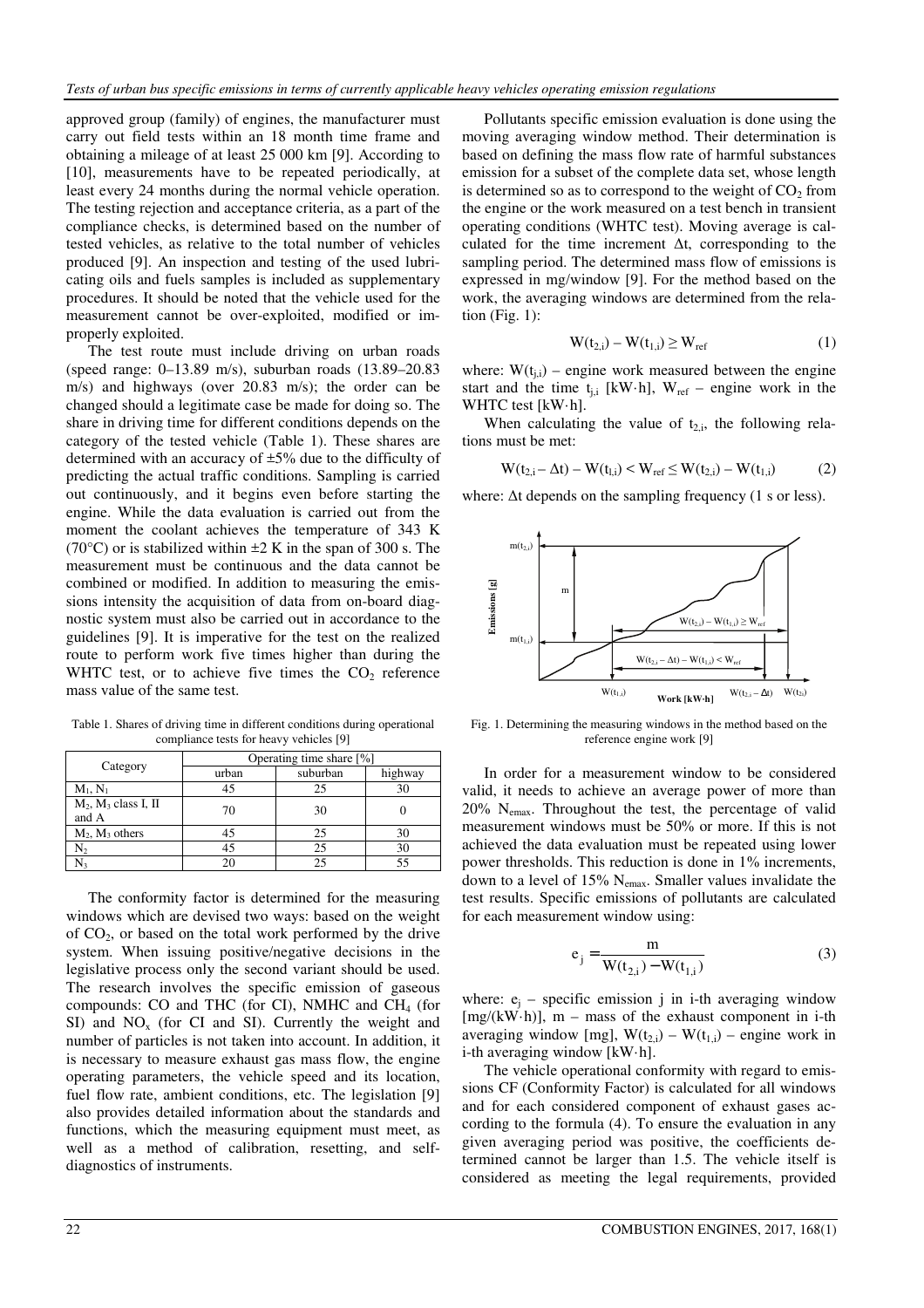90% of the calculated CF values in the test fulfills this criterion.

$$
CF = \frac{e_j}{L_j} \tag{4}
$$

where:  $CF$  – conformity factor in the given averaging window  $[-]$ ,  $L_j$  – the permissible pollutant emission j in the WHTC test [mg/(kW·h)].

# **3. Research methodology in real operating conditions**

## **3.1. Test vehicle**

The study involved a city bus equipped with a series hybrid drive (Fig. 2). The drive system of the 18-meter vehicle used an internal combustion CI engine, with a displacement of  $6.7 \text{ dm}^3$ , a rated power of 209 kW at 2300 rpm, and a maximum torque reaching 1008 N·m at 1200 rpm. The vehicle is equipped with a traction motor with a power of 240 kW, and supercapacitors used to store the recovered braking energy, which is then used for acceleration. In addition, the bus uses electric drive solutions – in air compressor, radiator fan, power steering, door servos, as well as the air conditioning system. As a result, the power for the selected systems originates not directly from the internal combustion engine (mechanical drive), but from the electricity stored in the capacitors. The test vehicle meets the requirements of Euro V–EEV.



Fig. 2. Bus with a length of 18 m with a series hybrid drive system

#### **3.2. Measuring equipment**

Mobile device SEMTECH DS dedicated to the research in real traffic conditions was used in the measurements, it is classified in the PEMS group (Portable Emissions Measurement Systems). This device allows for making research measurements of spark and compression ignition engines that meet the Euro III and higher, and the principle of its operation is shown in Figure 3. The exhaust gases of the tested vehicle are directed to the exhaust mass flow probe, where the exhaust gas sample is taken. The taken gas sample is transported to a set of analyzers through heated conduits. The use of the heated conduit is to prevent condensation. The gases then go to the filter, where the particles are separated. Such a prepared sample is fed to the individual analyzers, each studying an individual exhaust gas component. The first FID analyzer (Flame Ionization Detector) is used to measure the hydrocarbons. In the next step the exhaust gas is cooled to a temperature of approx. 4°C and the sample volume is transported to the NDUV analyzer (Non-Dispersive Ultra Violet Detector) for the measurement of nitrogen oxides. Subsequently, the carbon monoxide and dioxide content is determined using NDIR analyzer (Non-Dispersive Infra-Red Detector). The last step is to electrochemically test the oxygen content in the exhaust gas. The analyzer can synchronize with the GPS positioning system, WLAN connection, and can communicate with the vehicle's OBD [11]. Using these road emission results it is possible to determine the vehicle fuel consumption using the carbon balance method.



Fig. 3. SEMTECH DS operating schematic [11]

# **3.3. Test route**

Measurements in real operating conditions required for the route selection to be representative of the tested vehicle type. The route is drawn on a map fragment in Figure 4.



Fig. 4. The path of the test route used in the emissions test during real operating conditions (map created using GPS Visualizer [14])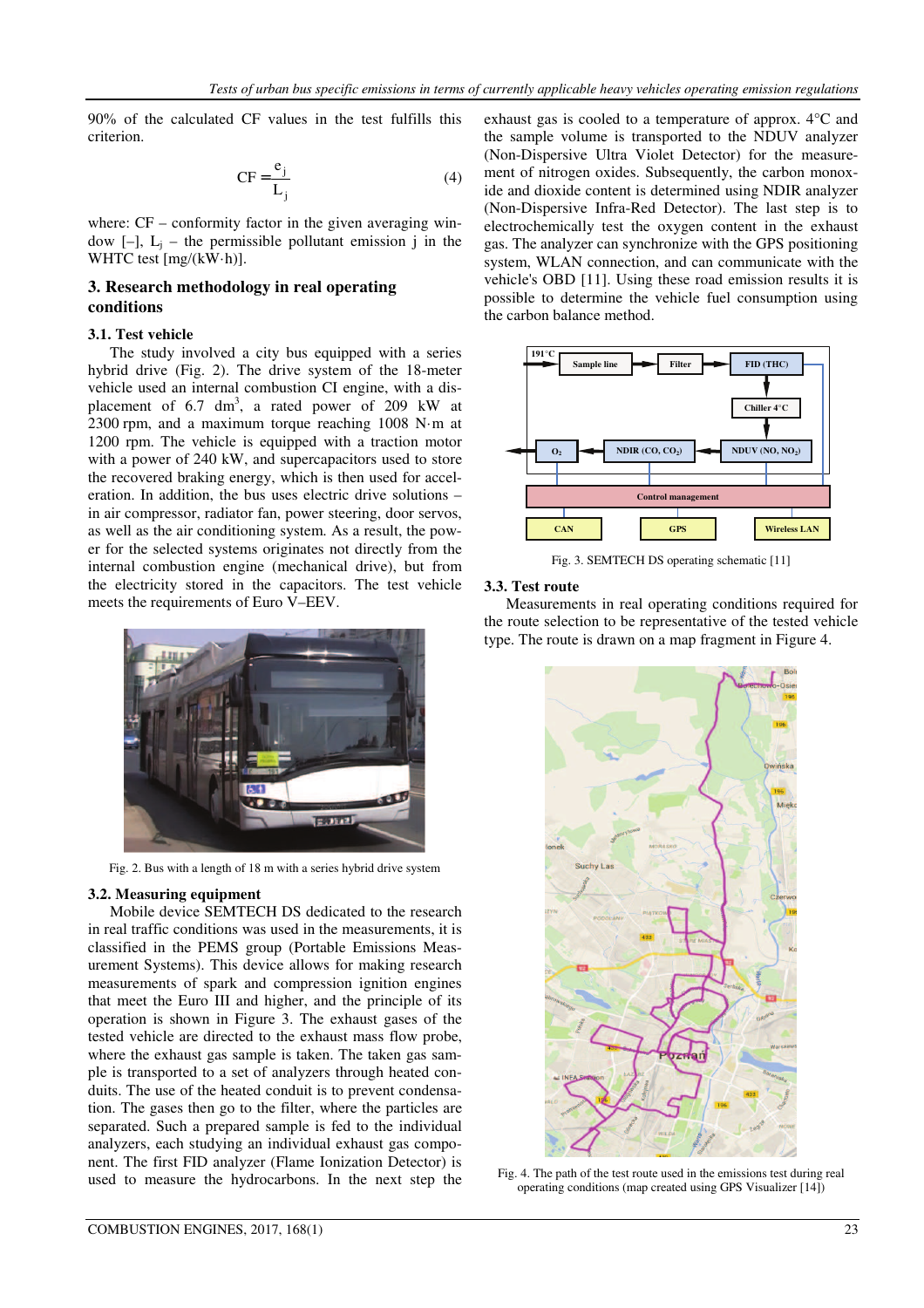The developed test route includes the suburban conditions, as well as the agglomeration center of the city, also using roads with speed limits above 50 km/h. The test route starting point was located in Bolechowo, it then led to the Poznan city center and ended in its northern part – the total distance of the route was 72.4 km. This considerable route length was driven by the need to obtain the minimum work value which had to be obtained during the test drive for the measurements to be valid according to [9] (at least five times the value obtained in the dynamic type approval engine test). The maximum relative elevation difference was 54 m, and the maximum slope did not exceed 5.2%. These factors had a direct

impact on the values of the instantaneous and average velocity, the acceleration and the downtime of the vehicles tested.

#### **4. Research results**

#### **4.1. Analysis of the vehicle and engine operating conditions**

For research purposes the specific emission of gaseous exhaust components: CO, THC and  $NO<sub>x</sub>$  have been determined and compared to the EU Regulation 582/2011 [9], which refers to a group of heavy vehicles with Euro VI emission category. This allows checking whether the results obtained by this method correspond to the results obtained from all the data recorded during the test. It should be noted, however, that the test vehicle did not meet the Euro VI standard, and therefore, it was necessary to adopt some assumptions for the performed test procedure. The analysis was performed according to the previously described methods: using measurement windows defined using reference work measurements. The second method algorithm was not used, because the total weight of  $CO<sub>2</sub>$  produced by the combustion engines of the vehicles from laboratory tests was not known. Furthermore, the calculated results were referenced not only to the WHTC test, but also the ETC test. The presented discussion only refers to buses equipped with a hybrid drive, because the operating conditions of the combustion engine in such drives were the most reliable in terms of determining the measuring windows.

During the development of the test route it was assumed that it would consist of roads with an urban and non-urban character, ones with a sufficient possibility of obtaining an adequate vehicle speed (above 50 km/h, i.e. 13.89 m/s). However, the performed road tests have failed to meet the condition described in [9] regarding the shares of time driven in each type of road. To make the measurement compliant with the standard, it was necessary to achieve speed shares for the urban conditions of 70% and non-urban 30% with an accuracy of  $\pm 5\%$ , whereas the performed test provided shares of 95.2% and 4.8% respectively. The resulting average speed value of the recorded drive (Fig. 5) was 7.26 m/s, and was most similar in this respect to the standardized non-urban test SORT 3 (7.31 m/s). This was primarily the result of local road



Fig. 5. The change in speed of a city bus on the test route with an added line representing the average speed of the SORT 3 road test

conditions and congestion. Analyzing the current structure of roads in the Poznan agglomeration and its surrounding areas, it is difficult to unambiguously determine the route, which would meet the requirements of the existing standard. The use of highway section for the measurements would increase the share of non-urban speed, but this would conflict with the idea of reflecting the city buses operating conditions in everyday use.

Based on the operating parameters recorded by the CAN diagnostic system, it was calculated that the total work in the test cycle performed by the internal combustion engine was 160.4 kW·h. This value meets the requirements of the Regulation 582/2011, because it is close to nine times greater than in the WHTC test (legislation requires it to be at least five times greater). With regard to the dynamic ETC test for Euro V, taken into account for the needs of the research, the obtained results were more than five times greater. Characterization of the combustion engine and the cooperation with hybrid drive elements caused the resulting distribution of operating points had a specific pattern – increased density of measurement points can be seen for specific crankshaft speed values (Fig. 6). Maximum torque (1000 N·m) occurred in a limited speed range of 1600 and 1700 rpm, while for the interval of 2000 and 2100 rpm the highest torque value reached about 950 N·m.



Fig. 6. Operating points of the combustion engine in the tested bus when the road measurements on the test route were made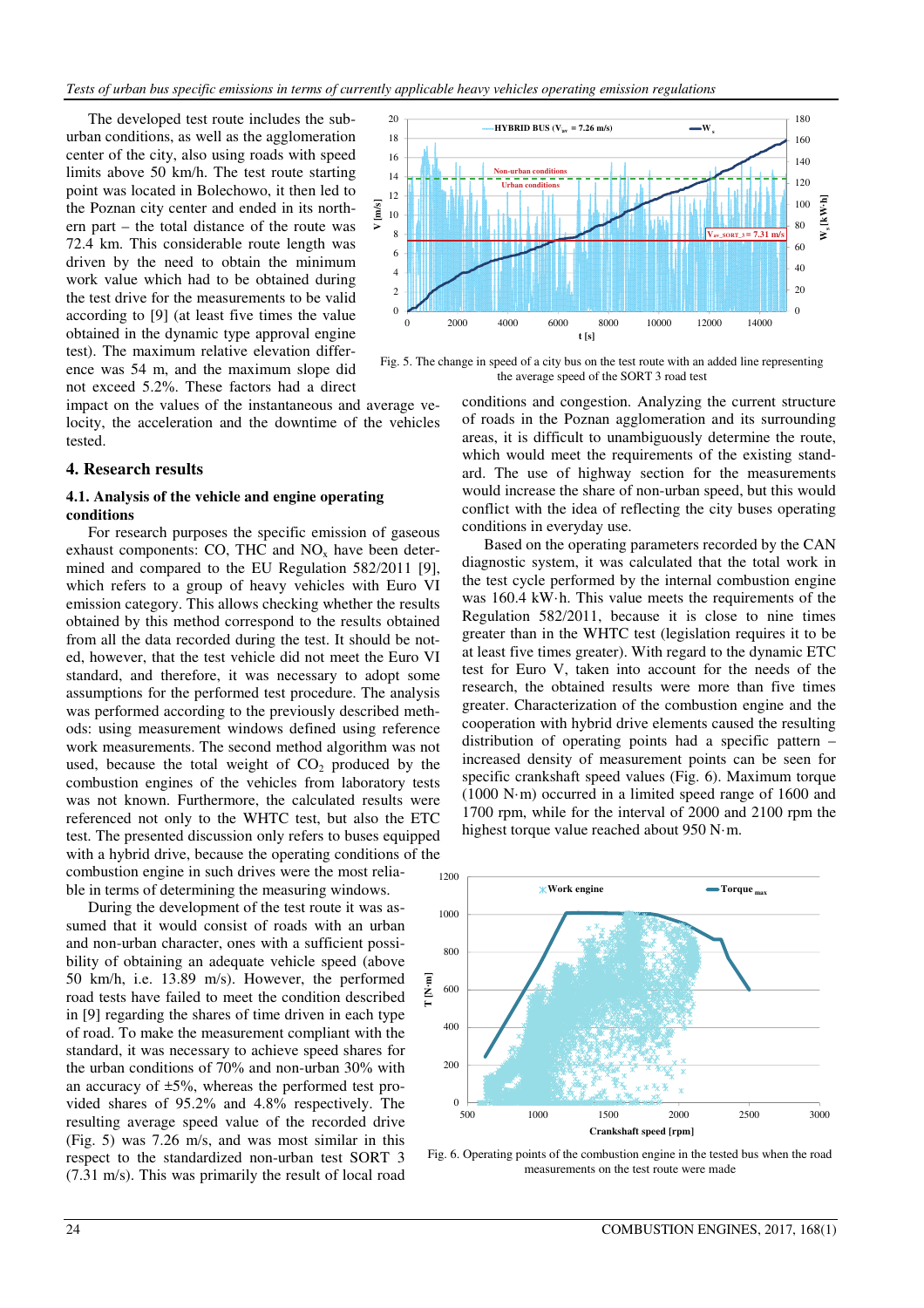#### **4.2. Assessment of specific emissions**

## **in the measurement windows in the whole test route**

Determination of parameters of the measuring windows in relation to the engine work shown in Figure 7. The determined values of specific emissions of gaseous exhaust components show that the values obtained in the context of EU Regulation 582/2011 are lower than during the entire measurement cycle (Fig. 8).



Fig. 7. The share of accepted measurement windows relative to the average power in the window [%Nemax] in tests: a) ETC, b) WHTC

■ Windows based on a ETC test ■ Windows based on a WHTC test



Fig. 8. Specific emission of CO, THC,  $NO<sub>x</sub>$  and  $CO<sub>2</sub>$  obtained from the measurements made on the whole test route as well as in measuring windows (ETC, WHTC tests)

■ Full route

Due to the nature of urban traffic it is difficult to get a 50% share of the valid measurement windows, while maintaining the condition to get  $20\%$  of the N<sub>emax</sub> value (Fig. 7). For this reason, it was necessary to decrease the value by 1% in accordance with the procedure described in [9]. In terms of ETC test the ability to assess the pollution generated for an average power measurement window of 17% Nemax (35.5 kW), whereas while referring to the WHTC the accepted windows had to be  $18\%$  of  $N_{\text{emax}}$  (37.6 kW). In the

current dynamic type approval test there is less load on the engine and therefore the total work it generates is also smaller, which has a beneficial effect on the ability to determine the measurement intervals. It should also be noted that the engine used in the hybrid bus operated in the idle range to a lesser extent, and therefore the calculation of the average power of measurement windows it provides the best solution. In contrast, for a conventional drive, where the engine parameters are largely dependent on the conditions of vehicle movement it is more difficult, and sometimes impossible, due to the greater share of operating time in the area of smallest load and speed resulting from the characteristics of urban operation and visiting bus stops.

As required by [9] the research measurements were performed continuously and the complete collection of recorded data was used for the analysis. For the purposes of this research, the conformity factor was determined for the bus, while the calculations using the formula (4) were referred to the Euro V–EEV standard, as that was the standard used for the type approval of the tested vehicle. The averaged results for subsequent harmful exhaust gas components were:  $CF_{CO} = 0.45$ ,  $CF_{THC} = 0.4$  and  $CF<sub>NOX</sub> = 2.16$ . For CO and THC over 90% of the obtained results had values of less than 1.5; while for  $NO<sub>x</sub>$  only 32.4% of the windows measured met this condition. The internal combustion engine's operating parameters were favorable for use with the measuring windows because the engine was idle for a very limited amount of time. The lowest emission rates were achieved in the windows defined based on a WHTC test, which was the result of their shorter duration.

#### **5. Conclusions**

The operating conditions of city buses are specific due to the nature of the realized transport route, the line load and the number of stops on the route, and these parameters have a direct impact on the operating conditions of the drive systems used in the vehicles. Research pilot programs are currently conducted worldwide, and laws are introduced that codify the research of vehicle emissions in real operating conditions. The article presents a study of a hybrid city bus in light of the current legal rules on the operating compatibility – EU Regulation 582/2011. Due to the characteristics of the vehicles used for the research the following assumptions were made when analyzing the research results: the obtained values were compared to emission stand